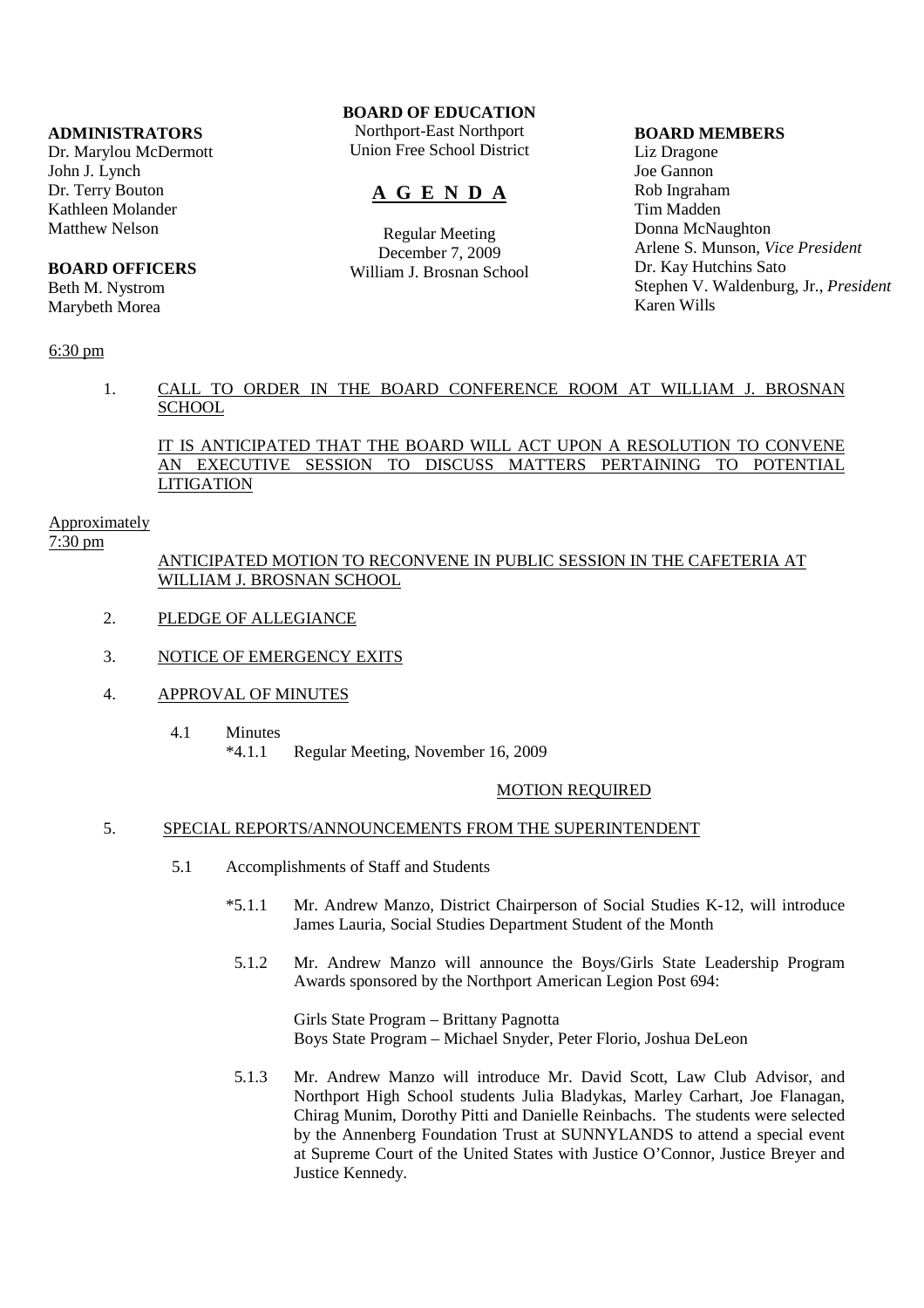- 5.1.4 Mr. Andrew Manzo will introduce Northport High School Social Studies Teachers Linda Skidmore and Sandy Scarpinito who were recognized by the Law, Youth and Citizenship Program of the New York State Bar Association for their years of service to the education and character building of New York students.
- 5.2 Superintendent's Report
- 5.3 Review of instructional initiatives in the following area:
	- \*5.3.1 Community Services Ms. Jo Imwalle presenting (Academic Summer School, Continuing Education, Driver Education and Recreational Summer Camp)
	- \*5.3.2 Social Studies Mr. Andrew Manzo presenting
- \*5.4 For Information: Report on Course Catalog Changes being considered at the high school for the 2010-2011 school year (Note: The final recommendations will be on the agenda for the December 21, 2009 meeting)
- \*5.5 For Information: Upcoming Meetings

# 6. COMMUNICATIONS

*Please Note: This is the opportunity for persons who had written letters to the Board to speak to the Board regarding the issues raised in their communications. Speakers are asked to keep their comments brief, and to speak for no longer than 5 minutes.*

There were no letters of communication

# 7. PUBLIC PARTICIPATION

*Please Note: Community members are invited to share their questions, comments, or concerns with the school board. When speaking, citizens should state their name and address for the record and limit their presentation to 5 minutes. Where possible, the board will answer factual questions immediately. A written response may be provided when information is not available. If a response would involve discussion of board policy or decisions which might be of interest to citizens not present at the meeting, the board may place the item on a future meeting agenda*.

### 8. SUPERINTENDENT'S REPORT, GENERAL - FOR BOARD ACTION

8.1 Recommendation to approve the following Personnel Schedules:

| $*8.1.1$ | Schedule A |        | <b>Certified Staff</b>         |
|----------|------------|--------|--------------------------------|
| $*8.1.2$ | Schedule B | $\sim$ | Non-Instructional Staff        |
| $*8.1.3$ | Schedule D | $\sim$ | Extra Pay                      |
| $*8.1.4$ | Schedule J |        | Committee on Special Education |
| $*8.1.5$ | Schedule K |        | <b>PDC NASA</b>                |
| $*8.1.6$ | Schedule L |        | <b>PDC UTN</b>                 |

### MOTION REQUIRED

 \*8.2 Recommendation to approve a resolution amending the District's 403(b) Plan Document prepared by The OMNI Group, the third party administrator of the District's 403(b) Plan – (enclosed for Board Members)

### MOTION REQUIRED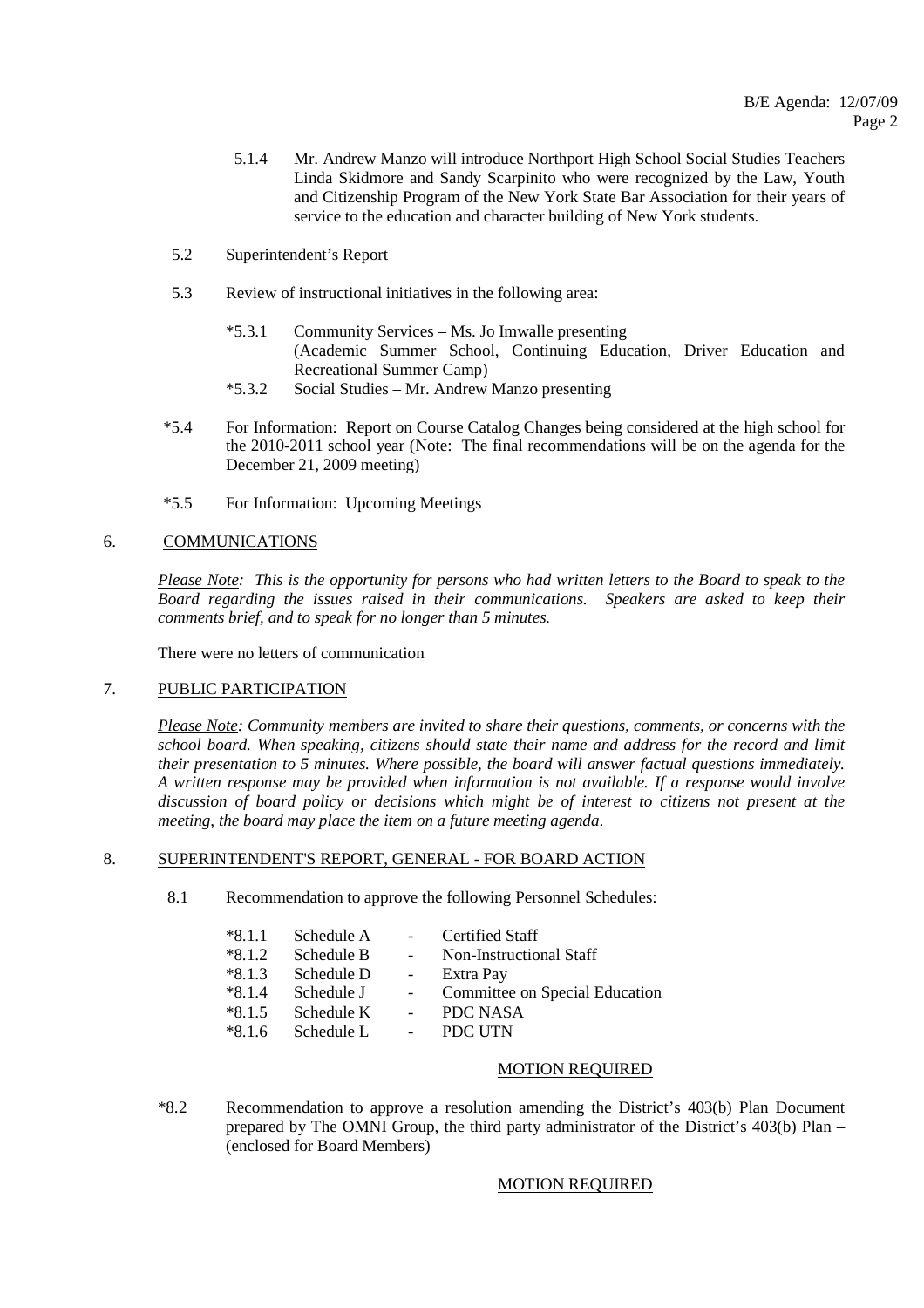- 8.3 Recommendation to receive for a first reading revisions to the following policy:
	- \*8.3.1 Policy #9510.4 *"Terms and Conditions of Employment for Security Personnel"*

#### MOTION REQUIRED

# 9. SUPERINTENDENT'S REPORT, FINANCIAL - FOR BOARD ACTION

 \*9.1 Recommendation to declare the attached selected equipment as surplus and approve disposal in accordance with Board Policy.

#### MOTION REQUIRED

- 9.2 Recommendation to receive the following donations to the district:
	- 9.2.1 \$200.00 from Mr. Gene Madiou to the Roseann Madiou Memorial Scholarship Fund
	- 9.2.2 \$785.13 from various donors to the Michael Kauffman Memorial Scholarship Fund
	- 9.2.3 Phonics Learning Game from Mr. and Mrs. Peter Werthner to the Northport-East Northport School District, value estimated by the donor to be approximately \$250.00
	- 9.2.4 A Cello from Mr. Jeffrey Trachtenberg to the Northport-East Northport School District, value estimated by the donor to be approximately \$1,500.00

## MOTION REQUIRED

9.3 Recommendation to approve the following resolution:

 "RESOLVED, that the Board of Education accept the donation of \$250.00 from Macy's Earning for Learning Grant to Fifth Avenue Elementary School, for the purchase of supplies and authorizes an increase in the 2009-2010 budget (Code A2110.5030.12.0200) for this purpose"

#### MOTION REQUIRED

- 9.4 Recommendation to authorize the Board President to execute the following service agreement:
	- $*9.4.1$  YMCA "The Place", in the amount of \$31,000 for the 2009-2010 school year (enclosed for Board members)

# MOTION REQUIRED

 \*9.5 Recommendation to approve a 2009-2010 Instructional Service Agreement between the Northport-East Northport Union Free School District and S.A.I.L. at Ferncliff Manor – (enclosed for Board members)

#### MOTION REQUIRED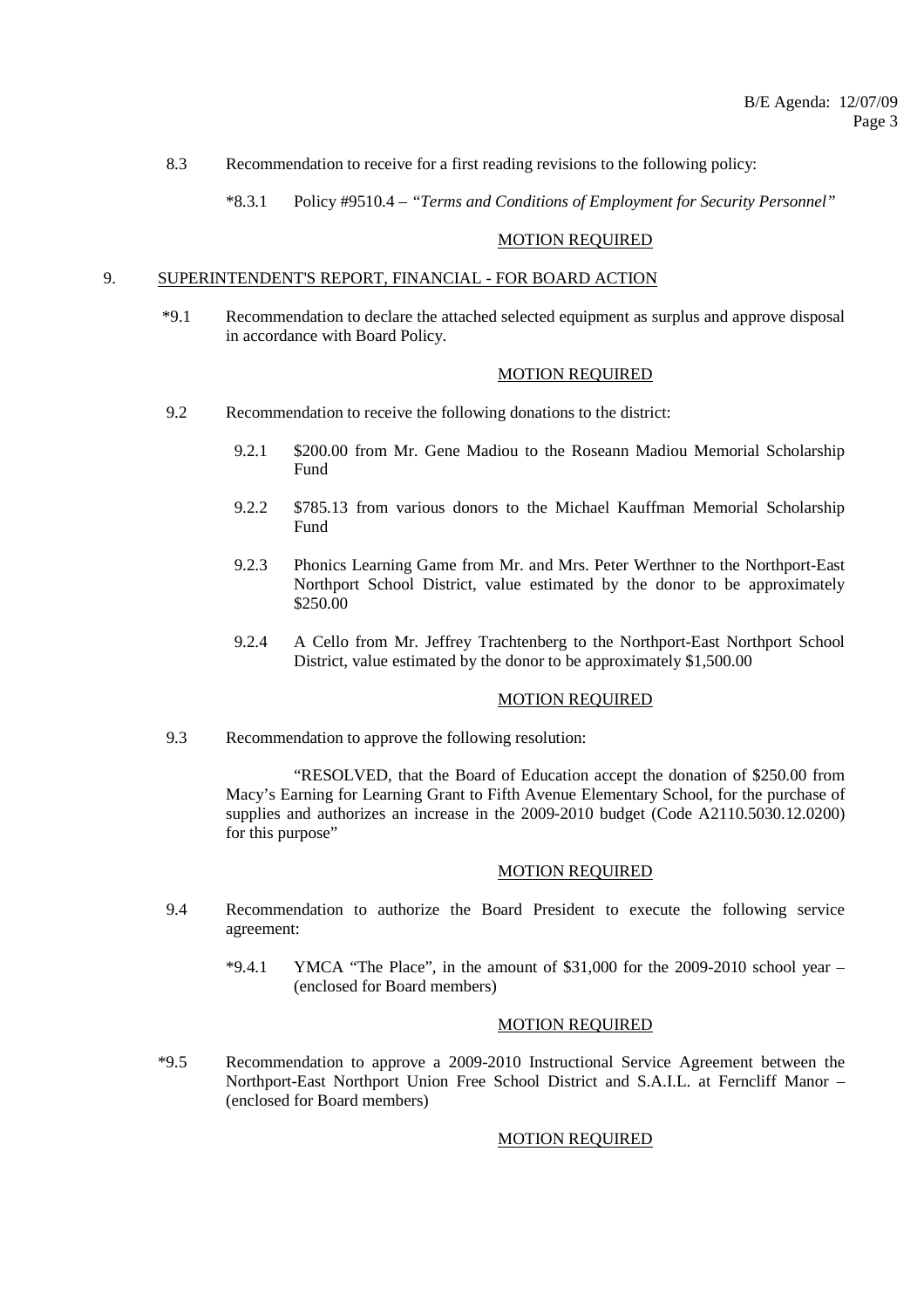\*9.6 Recommendation to approve a 2009-2010 Special Education Services Contract between the Northport-East Northport Union Free School District and Kings Park Central School District – (enclosed for Board members)

## MOTION REQUIRED

 \*9.7 Recommendation to approve a 2009-2010 Service Agreement between the Northport-East Northport Union Free School District and Gotham Telecom – (enclosed for Board members)

# MOTION REQUIRED

 \*9.8 Recommendation to approve a 2009-2010 SEDCAR I Sub-Allocation Contract for Services between Kings Park Central School District (Local Education Agency-LEA) and the Northport-East Northport Union Free School District (Approved Special Education Program-ASEP) – (enclosed for Board Members)

#### MOTION REQUIRED

 \*9.9 Recommendation to approve a 2009-2010 SEDCAR I Sub-Allocation Contract for Services between Half Hollow Hills Central School District (Local Education Agency-LEA) and the Northport-East Northport Union Free School District (Approved Special Education Program-ASEP) – (enclosed for Board members)

## MOTION REQUIRED

 \*9.10 Recommendation to approve transfer of general fund appropriations in the 2009-2010 budget

# MOTION REQUIRED

 \*9.11 Recommendation to approve the attached SEQRA resolution for the installation of an irrigation system for the north and south athletic fields located at Northport High School.

#### MOTION REQUIRED

#### 10. SUPERINTENDENT'S REPORT - FOR INFORMATION ONLY

- 10.1 Student Activity Account Reports for September, 2009 from:
	- \*10.1.1 Northport High School
	- \*10.1.2 East Northport Middle School
	- \*10.1.3 Northport Middle School
- \*10.2 Schedule I Home Instruction
- $*10.3$  Schedule H Use of Facilities
- \*10.4 Investment Report for June, 2009
- 11. UNFINISHED BUSINESS